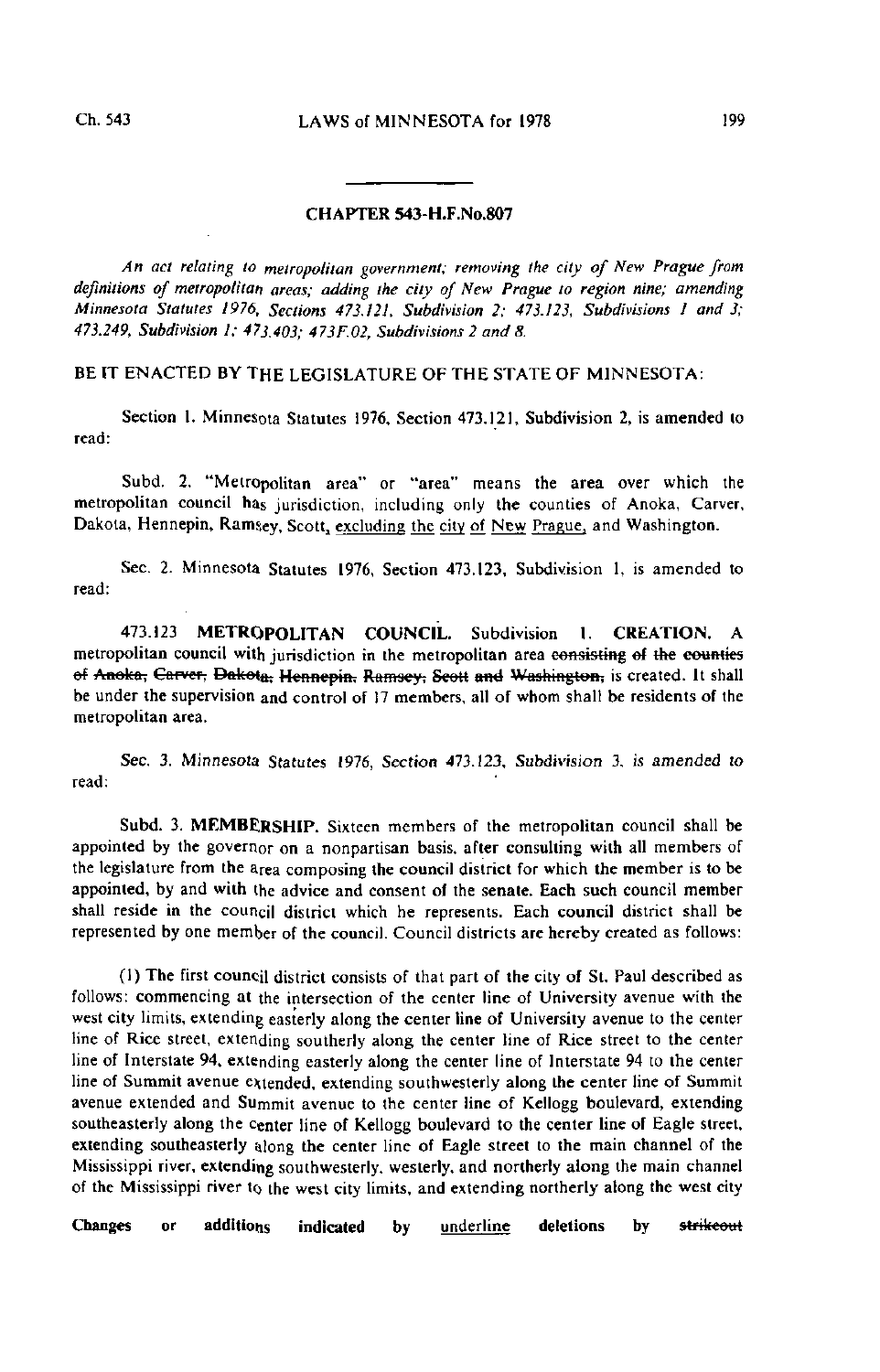limits to the point of origin.

(2) The second council district consists of lhat part of the county of Ramsey consisting of the cities of Lauderdale, Falcon Heights, and Roseville; and that part of the city of St. Paul described as follows: commencing al the intersection of the center line of University avenue with the west city limits, extending easterly along the center line of University avenue to the center line of Rice street, extending northerly along the center line of Rice street to the Burlington Northern railroad right of way, extending easterly along the Burlington Northern railroad right of way to the center line of Sylvan street, extending northerly along the center line of Sylvan street to the center line of Magnolia avenue west, extending easterly along the center line of Magnolia avenue west to the center line of Agate street, extending northerly along the center line of Agate street to the center line of Jessamine avenue west extended, extending easterly along the center line of Jessamine avenue west extended to the center line of Interstate 35E, extending northerly along the center line of Interstate 35E to the north city limits, and extending westerly, southerly, westerly, southerly, westerly, northerly, westerly, and southerly along the city limits to the point of origin.

(3) The third council district consists of that part of the city of St. Paul described as follows: commencing at the intersection of the center line of Interstate 35E with the north city limits, extending southerly along the center line of Interstate 35E to the center line of Jessamine avenue west extended; extending westerly along the center line of Jessamine avenue west extended to the center line of Agate street, extending southerly along the center line of Agate street to the center line of Magnolia avenue west, extending westerly along the center line of Magnolia avenue wesl to the center line of Sylvan street, extending southerly along the center line of Sylvan street to the Burlington Northern railroad right of way, extending westerly along the Burlington Northern railroad right of way to the center line of Rice street, extending southerly along the center line of Rice street to the center line of Interstate 94, extending easterly along the center line of Interstate 94 to the center line of Summit avenue extended, extending southwesterly along the center line of Summil avenue extended and Summit avenue to the center line of Kellogg boulevard, extending southeasterly along the center line of Kellogg boulevard lo the center line of Eagle street, extending southeasterly along the center line of Eagle street to the main channel of the Mississippi river, extending southwesterly along the main channel of the Mississippi river to the south city limits, extending easterly, northerly, easterly, southerly, easterly, southeasterly, easterly, northerly, and westerly along the city limits to the point of origin.

(4) The fourth council district consists of mat part of the county of Ramsey consisting of the town of White Bear; ihe cities of Arden Hills, Gem Lake, Little Canada, Moundsview, New Brighton, North Oaks, North St. Paul, Shoreview. and Vadnais Heights; lhat part of the city of While Bear Lake lying in the county of Ramsey; and that part of the city of Maplewood lying north of the center line of Larpenteur Avenue.

(5) The fifth council district consists of that part of the county of Hennepin consisting of the city of Robbinsdale; that part of the city of Golden Valley described as follows: commencing at the intersection of the center line of trunk highway No. 100 with the north city limits, extending'southerly along the center line of trunk highway No. 100

Changes or additions indicated by <u>underline</u> deletions by <del>strikeou</del>t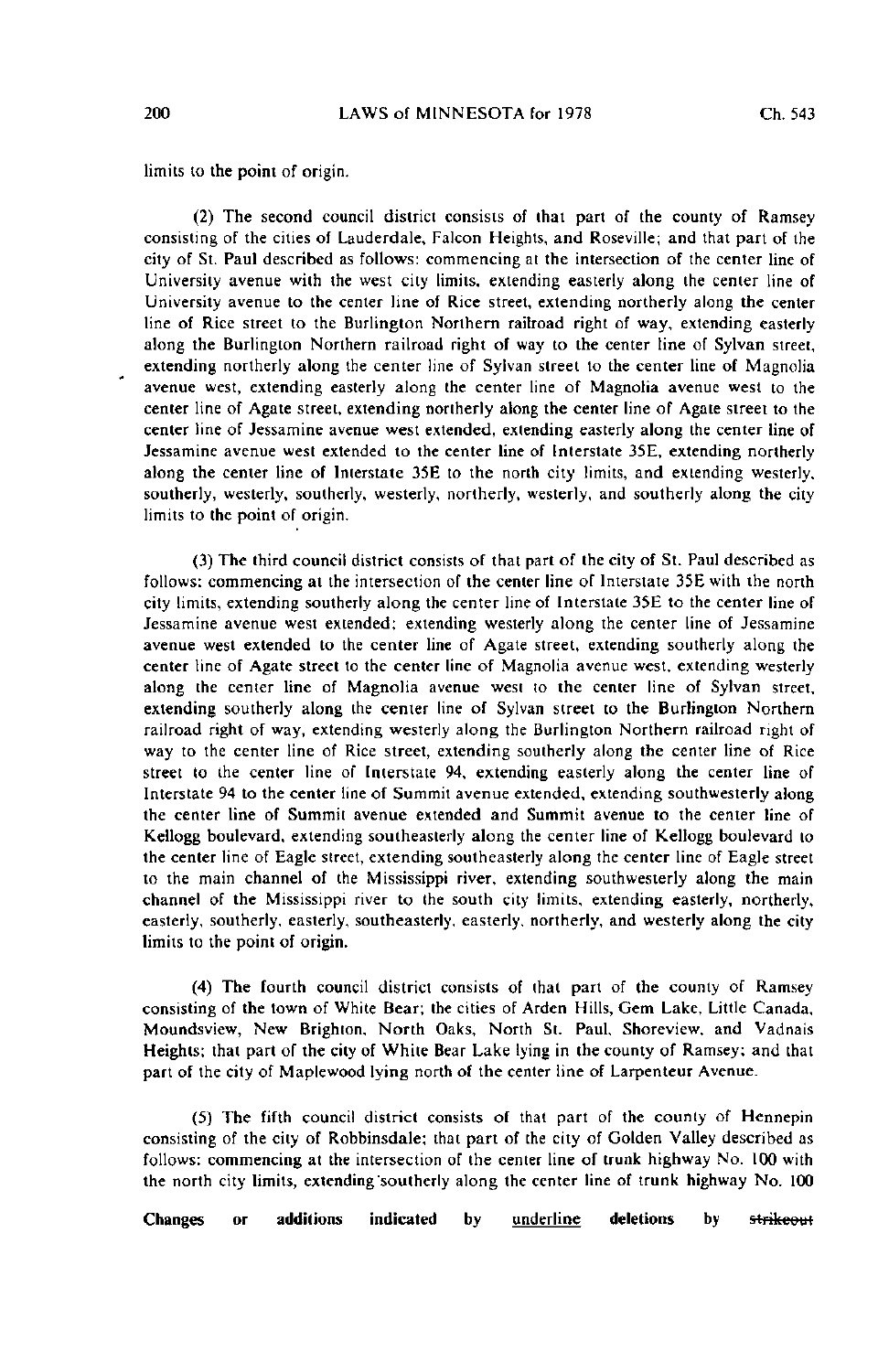to the Minnesota Western railroad right of way, extending easterly along the Minnesota Western railroad right of way to the east city limits, and extending northerly, westerly, northerly, and westerly along the city limits to the point of origin; and that part of the city of Minneapolis described as follows: commencing at the intersection of the main channel of the Mississippi river with the north city limits, extending southerly along the main channel of the Mississippi river to the Burlington Northern railroad right of way, extending southwesterly along the Burlington Northern railroad right of way to the center line of Sixth street north extended, extending southeasterly along the center line of Sixth street north extended and Sixth street north to the center line of Hennepin avenue, extending southwesterly along the center line of Hennepin avenue to the center line of Franklin avenue west, extending westerly along the center line of Franklin avenue west to the center line of Lake of the Isles boulevard east, extending southerly along the center line of Lake of the Isles boulevard east to the center line of Lake Calhoun boulevard east, extending southerly along the center line of Lake Calhoun boulevard east to the center line of Lake street west, extending westerly along the center line of Lake street west to the west city limits, and extending northerly, easterly, northerly, and easterly along the city limits to the point of origin.

(6) The sixth council district consists of that part of the county of Hennepin consisting of that part of the city of St. Anthony lying in the county of Hennepin; and that part of the city of Minneapolis described as follows: commencing at the intersection of the main channel of the Mississippi river with the north city limits, extending southerly along the main channel of the Mississippi river to the Burlington Northern railroad right of way, extending southwesterly along the Burlington Northern railroad right of way to the center line of Sixth street north extended, extending southeasterly along the center line of Sixth street north extended and Sixth street north to the center line of Hennepin avenue, extending southwesterly along the center line of Hennepin avenue to the center line of Lincoln avenue extended, extending easterly along the center line of Lincoln avenue extended to the center line of Lyndale avenue south, extending southerly along the center line of Lyndale avenue south to the center line of Twenty-fourth street east, extending easterly along the center line of Twenty-fourth street east to the center line of Stevens avenue south, extending southerly along the center line of Stevens avenue south to the center line of Twenty-fifth street east, extending easterly along the center line of Twenty-fifth street east to the center line of Fifteenth avenue south, extending northerly along the center line of Fifteenth avenue south to the center line of Twenty-fourth street east, extending easterly along the center line of Twenty-fourth street east to the center line of Cedar avenue south, extending northerly along the center line of Cedar avenue south to the center line of Sixth street south; extending easterly along the center line of Sixth street south to the center line of Twenty-seventh avenue south extended, extending northerly along the center line of Twenty-seventh avenue south extended to the main channel of the Mississippi river, extending southeasterly along the main channel of the Mississippi river to the east city limits, and extending northerly, westerly, northerly, westerly, northerly, and westerly to the point of origin; and that part of the county of Ramsey consisting of that part of the city of St. Anthony lying in the county of Ramsey.

(7) The seventh council district consists of that part of the city of Minneapolis described as follows: commencing at the intersection of the center line of Lake street west with the west city limits, extending easterly along the center line of Lake street west to the

Changes or additions indicated by <u>underline</u> deletions by s<del>trikeou</del>t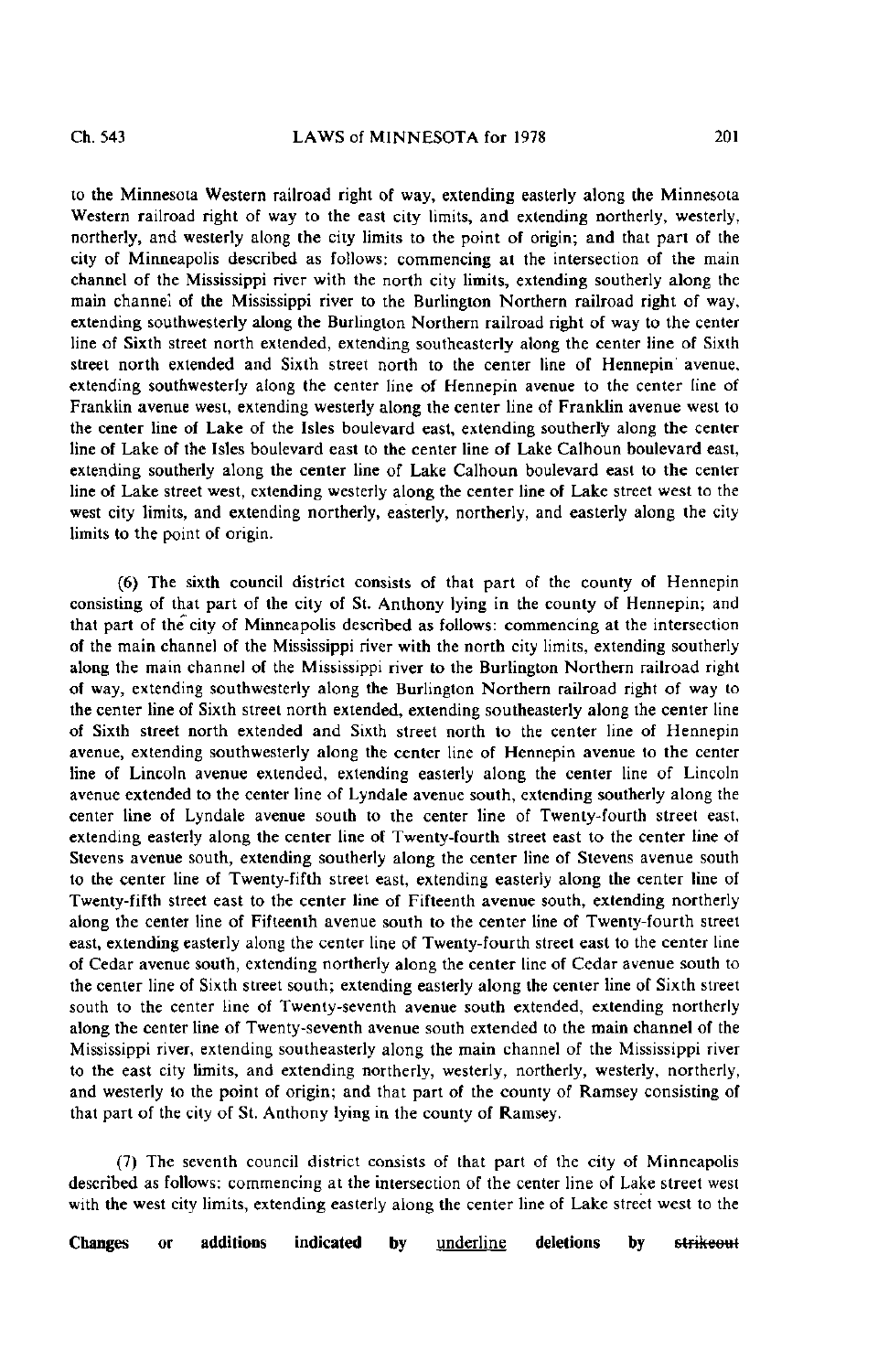center line of Lake Calhoun boulevard east, extending northerly along the center line of Lake Calhoun boulevard east to the center line of Lake of the Isles boulevard east, extending northerly along the center line of Lake of the Isles boulevard east to the center line of Franklin avenue west, extending easterly along the center line of Franklin avenue west to the center line of Hennepin avenue, extending northeasterly along the center line of Hennepin avenue to the center line of Lincoln avenue extended, extending easterly along the center line of Lincoln avenue extended to the center line of Lyndale avenue south, extending southerly along the center line of Lyndale avenue south to the center line of Twenty-fourth street east, extending easterly along the center line of Twenty-fourth street east to the center line of Stevens avenue south, extending southerly along the center line of Stevens avenue south to the center line of Twenty-fifth street east, extending easterly along the center line of Twenty-fifth street east to the center line of Chicago avenue south, extending southerly along the center line of Chicago avenue south to the center line of Thirty-eighth street east, extending westerly along the center line of Thirty-eighth street east to the center line of Fourth avenue south, extending southerly along the center line of Fourth avenue south to the center line of Forty-second street east, extending westerly along the center line of Forty-second street east to the center line of Interstate 35W, extending southerly along the center line of Interstate 35W to the center line of Forty-eighth street east extended, extending westerly along the center line of Forty-eighth street east extended and Forty-eighth street east to the center line of Nicollel avenue south, extending southerly along the center line of Nicollet avenue south to the center line of Fifty-seventh street east, extending easterly along the center line of Fifty-seventh street east and Fifty-seventh street east extended to the center line of Interstate 35W, extending southerly along the center line of Interstate 35W to the south city limits, and extending westerly, northerly, westerly, and northerly to the point of origin.

(8) The eighth council district consists of that part of the city of Minneapolis described as follows: commencing at the intersection of the main channel of the Mississippi river with the east city limits, extending northwesterly along the main channel of the Mississippi river to the center line of Twenty-seventh avenue south extended, extending southerly along the center line of Twenty-seventh avenue south extended to the center line of Sixth street south, extending westerly along the center line of Sixth street south to the center line of Cedar avenue south, extending southerly along the center line of Cedar avenue south to the center line of Twenty-fourth street east, extending westerly along the center line of Twenty-fourth street east to the center line of Fifteenth avenue south, extending southerly along the center line of Fifteenth avenue south to the center line of Twenty-fifth street east, extending westerly along the center line of Twenty-fifth street east to the center line of Chicago avenue south, extending southerly along the center line of Chicago avenue south, to the center line of Thirty-eighth street east. extending westerly along the center line of Thirty-eighth street east to the center line of Fourth avenue south, extending southerly along the center line of Fourth avenue south to the center line of Forty-second street east, extending westerly along the center line of Forty-second street east to the center line of Interstate 35W, extending southerly along the center line of Interstate 35W to the center line of Forty-eighth street east extended, extending westerly along the center line of Forty-eighth street east extended and Forty-eighth street east to the center line of Nicollet avenue south, extending southerly along the center line of Nicollet avenue south to the center line of Fifty-seventh street

Changes or additions indicated by <u>underline</u> deletions by <del>strikeou</del>t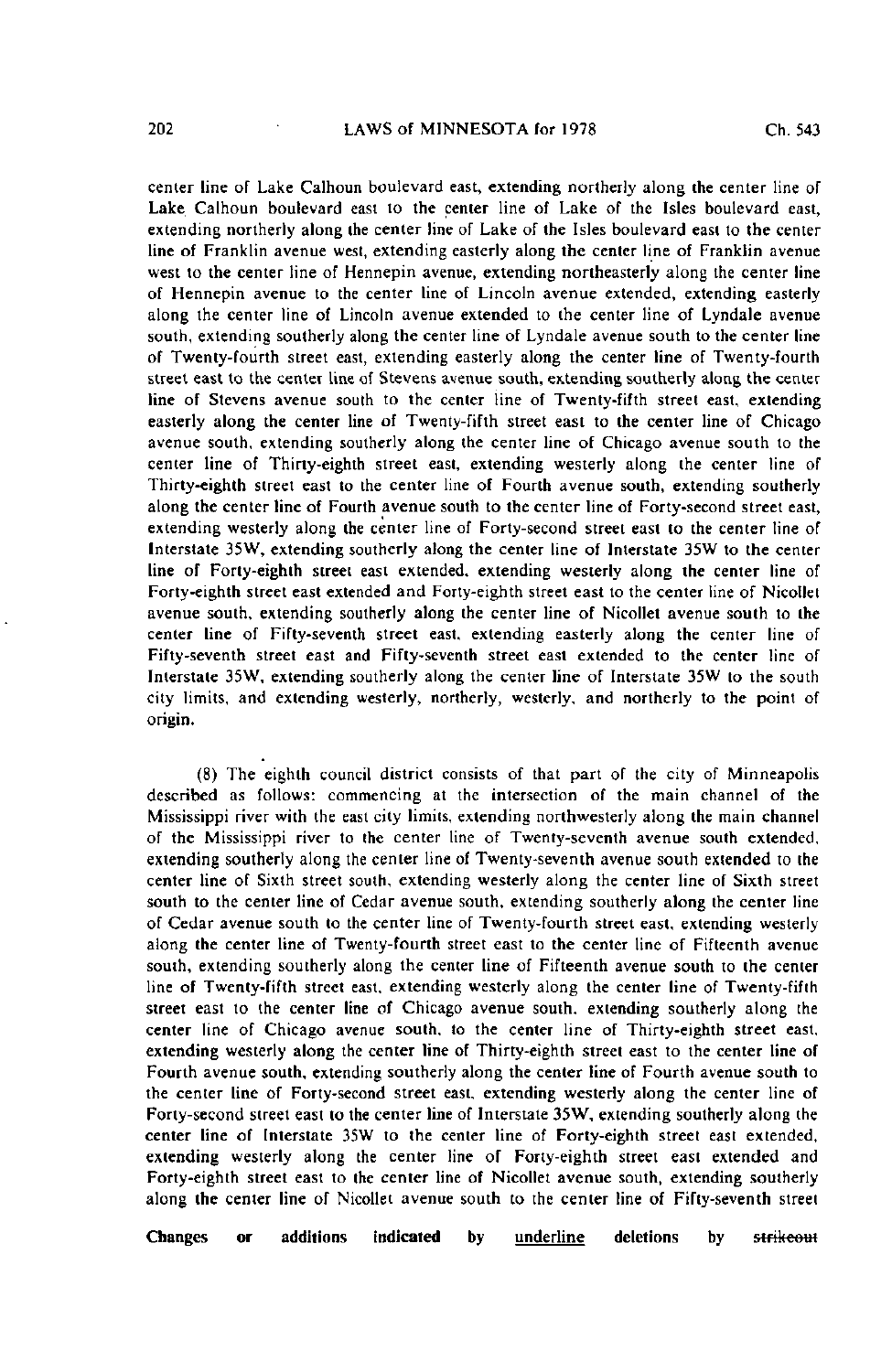east, extending easterly along the center line of Fifty-seventh street east and Fifty-seventh street east extended to the center line of Interstate 35W. extending southerly along the center line of Interstate 35W to the south city limits, and extending easterly, northerly, easterly, and northerly to the point of origin.

(9) The ninth council district consists of that part of the county of Hennepin consisting of the Fort Sneliing area; the city of Richfield; and that part of the city of Bloomington described as follows: commencing at the intersection of the center line of France avenue south with the north city limits, extending southerly along the center line of France avenue south to the center line of One Hundred Second street west, extending westerly along the center line of One Hundred Second street west to the center line of Johnson avenue, extending southerly along the center line of Johnson avenue to the Minneapolis, Northfield, and Southern railroad right of way, extending southwesterly along the Minneapolis, Northfield, and Southern railroad right of way to the center line of Normandale boulevard, extending southerly along the center line of Normandale boulevard to the south city limits, extending easterly, northeasterly, westerly, northerly, and westerly along the city limits to the point of origin.

(10) The tenth council district consists of that part of the county of Hennepin consisting of the cities of New Hope, Crystal and St. Louis Park; and that part of the city of Golden Valley described as follows: commencing at the intersection of the center line of trunk highway No. 100 and the north city limits, extending southerly along the center line of trunk highway No. 100 to the Minnesota Western railroad right of way, extending easterly along the Minnesota Western railroad right of way to ihe east city limits, extending southerly, westerly, southerly, westerly, and northerly along the city limits to the center line of Olson Memorial highway, extending easterly along the center line of Olson Memorial highway to the center line of Winnetka avenue north, extending northerly along the center line of Winnelka avenue north to the north city limits, and extending easterly along the north city limits to the point of origin.

(11) The eleventh council district consists of that part of the county of Hennepin consisting of the cities of Edina, Medicine Lake, Minnelonka. Plymouth, Hopkins and Wayzala; and that part of the city of Golden Valley described as follows: commencing at the intersection of the center line of Winnetka avenue north and the north city limits. extending southerly along the center line of Winnetka avenue north to the center line of Olson Memorial highway; extending westerly along the center line of Olson Memorial highway to the west city limits, and extending northerly and easterly along the city limits to the point of origin.

(12) The twelfth council district consists of that part of the county of Anoka consisting of the towns of Burns, Grow, Oak Grove, and Ramsey; the cities of Anoka, Bethel and St. Francis; and that part of the county of Hennepin consisting of the town of Hassan; the cities of Corcoran, Champlin, Dayton, Greenfield, Independence, Loretto, Maple Grove. Maple Plain, Medina, Minnetrista, Osseo. Rogers, St. Bonifacius, Brooklyn Center and Brooklyn Park; and that part of the cities of Hanover and Rockford lying in the county of Hennepin.

(13) The thirteenth council district consists of that part of the county of Anoka

Changes or additions indicated by underline deletions by strikeout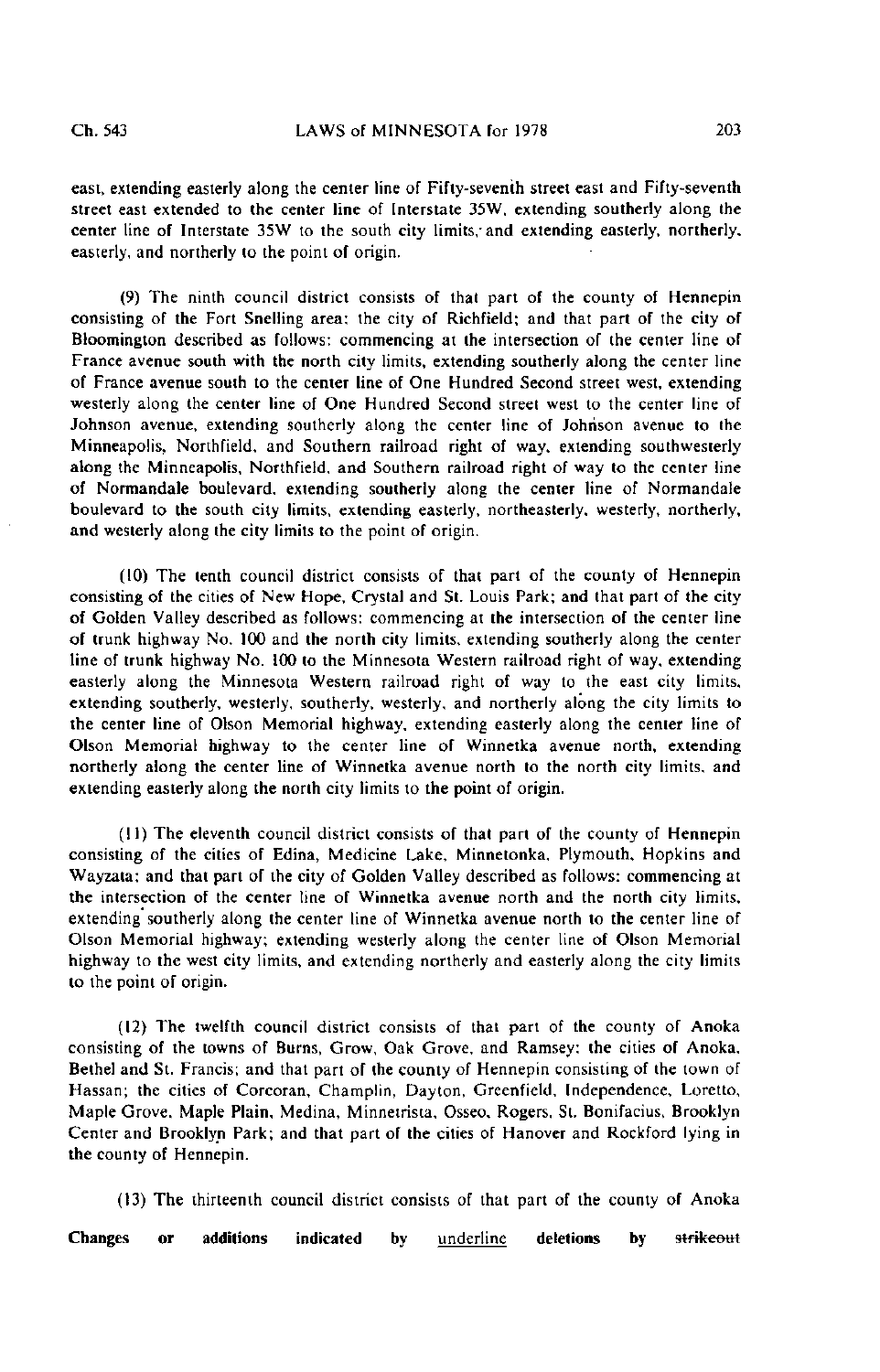consisting of the town of Ham Lake; the cities of East Bethel, Hilltop, Columbia Heights, Coon Rapids, and Fridley; and that part of the city of Spring Lake Park and the city of Blaine lying in Anoka county; and that part of the county of Ramsey consisting of that part of the cities of Spring Lake Park and Blaine lying in the county of Ramsey.

(14) The fourteenth council district consists of the county of Washington; that part of the county of Anoka consisting of the towns of Columbus and Linwood; and the cities of Centerville, Circle Pines, Lexington, and Lino Lakes; that part of the county of Dakota consisting of the towns of Marshan, Nininger, and Ravenna; the city of Hastings; and that part of the county of Ramsey consisting of that part of the city of Maplewood lying south of the center line of Larpenteur avenue.

(15) The fifteenth council district consists of that part of the county of Dakota consisting of the towns of Castle Rock, Douglas, Eagan, Empire, Eureka, Greenvale, Hampton, Randolph, Sciota, Vermillion, and Waterford; the cities of Apple Valley, Bufnsville, Coates, Farmington, Hampton, Inver Grove Heights, Lilydale, Mendota, Mendota Heights, Miesville, New Trier, Randolph, Rosemount, Sunfish Lake, Vermillion, South St. Paul and West St. Paul.

(16) The sixteenth council district consists of the counties of Carver and Scott, excluding the city of New Prague; that part of the county of Dakota consisting of the city  $\overline{of}$  Lakeville; and that part of the county of Hennepin consisting of the cities of Deephaven, Eden Prairie, Excelsior, Greenwood, Long Lake, Minnetonka Beach, Mound, Orono, Shorewood, Spring Park, Tonka Bay, and Woodland; that part of the city of Chsnhassen lying in the county of Hennepin; and that part of the city of Bloomington described as follows: commencing at the intersection of the center line of France avenue south with the north city limits, extending southerly along the center line of France avenue south to the center line of One Hundred Second street west, extending westerly along the center line of One Hundred Second street west to the center line of Johnson avenue south, extending southerly along the center line of Johnson avenue south to the Minneapolis, Northfield, and Southern railroad right of way, extending southwesterly along the Minneapolis, Northfield and Southern railroad right of way to the center line of Nofmandale boulevard, extending southerly along the center line of Normandale boulevard to the south city limits, and extending westerly, northerly, and easterly, along the city limits to the point of origin.

Sec. 4. Minnesota Statutes 1976. Section 473.249, Subdivision I, is amended to read:

473.249 TAX LEVY. Subdivision 1. The metropolitan council may levy a tax on all taxable property in the counties named in the metropolitan area defined in section 473.121 to provide funds for the purposes of sections 473.121 to 473.249 and for the purpose of carrying out other responsibilities of the council as provided by law. The tax shall not exceed eight-thirtieths of one mill on each dollar of assessed valuation of all such taxable property, and shall be levied and collected in the manner provided by section 473,08.

Sec. 5. Minnesota Statutes 1976, Section 473.403, is amended to read:

Changes or additions indicated by **underline** deletions by strikeout